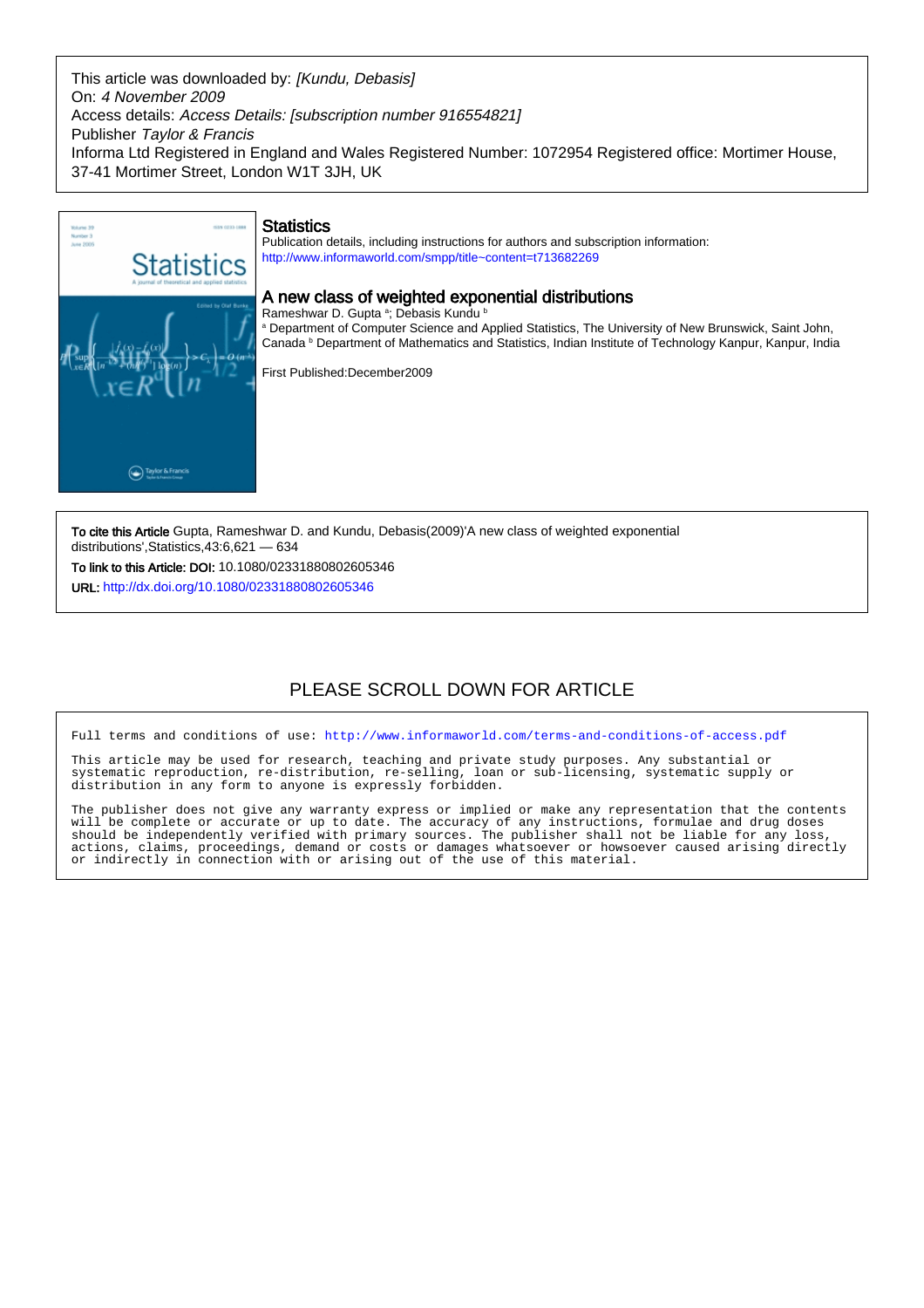

# **A new class of weighted exponential distributions**

Rameshwar D. Gupta<sup>a</sup> and Debasis Kundu<sup>b\*</sup>

*<sup>a</sup>Department of Computer Science and Applied Statistics, The University of New Brunswick, Saint John, Canada; <sup>b</sup>Department of Mathematics and Statistics, Indian Institute of Technology Kanpur, Kanpur, India*

(*Received 7 September 2007; final version received 7 October 2008* )

Introducing a shape parameter to an exponential model is nothing new. There are many ways to introduce a shape parameter to an exponential distribution. The different methods may result in variety of weighted exponential (WE) distributions. In this article, we have introduced a shape parameter to an exponential model using the idea of Azzalini, which results in a new class of WE distributions. This new WE model has the probability density function (PDF) whose shape is very close to the shape of the PDFS of Weibull, gamma or generalized exponential distributions. Therefore, this model can be used as an alternative to any of these distributions. It is observed that this model can also be obtained as a hidden truncation model. Different properties of this new model have been discussed and compared with the corresponding properties of well-known distributions. Two data sets have been analysed for illustrative purposes and it is observed that in both the cases it fits better than Weibull, gamma or generalized exponential distributions.

**Keywords:** hazard function; log-concavity; RR<sub>2</sub> ordering; maximum likelihood estimators; moment estimators; Fisher information; moment generating function

## **1. Introduction**

Different methods may be used to introduce a shape parameter to an exponential model and they may result in a variety of weighted exponential (WE) distributions. For example, the gamma distribution and the generalized exponential distribution are different weighted versions of the exponential distribution. In this article we have used the idea of Azzalini [1] to introduce a shape parameter to an exponential distribution which results in a new class of WE distributions.

Azzalini [1] first introduced the skew-normal distribution to incorporate a shape*/*skewness parameter to a normal distribution. Since then extensive work has been done to introduce a skewness parameter to a symmetric distribution. For example, skew-t, skew-Cauchy, skew-Laplace, skew-logistic and in general skew-symmetric distribution have been defined and several properties and their inference procedures have been discussed, see for example, Arnold and Beaver [2], Gupta and Kundu [3] and the recent monograph by Genton [4]. Arnold and Beaver [5] provided a nice interpretation of Azzalini's skew-normal model as a hidden truncation model, although the same interpretation may not be true for other skewed distributions.

ISSN 0233-1888 print*/*ISSN 1029-4910 online © 2009 Taylor & Francis DOI: 10.1080*/*02331880802605346 http:*//*www.informaworld.com

<sup>\*</sup>Corresponding author. Email: kundu@iitk.ac.in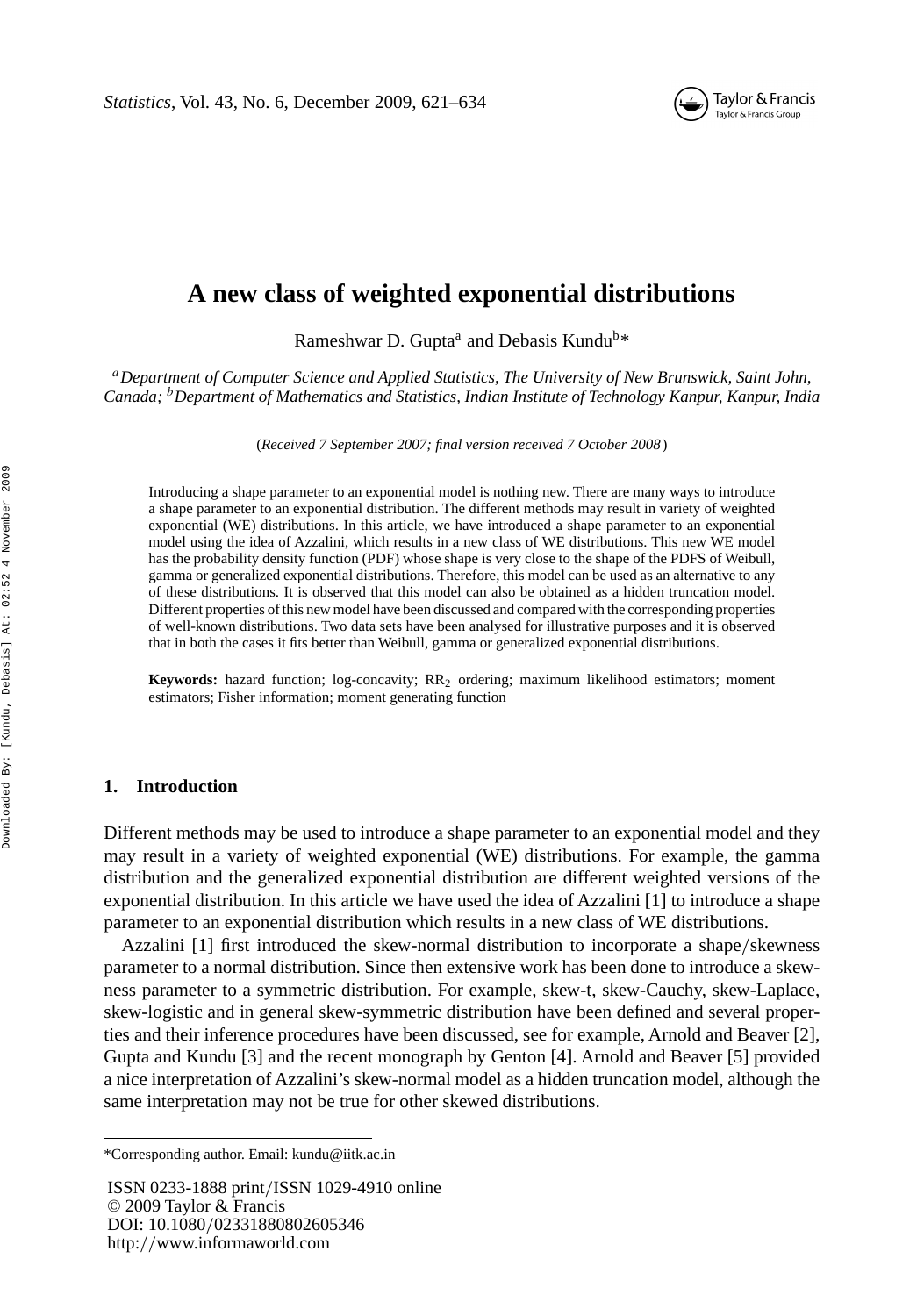Interestingly, although Azzalini's method has been used extensively for several symmetric distributions, an attempt has not been made to use the idea for non-symmetric distribution. In this article, it is observed that if we apply Azzalini's method to the exponential distribution, then it produces a new class of WE distributions that has a shape parameter. From now on we denote a member of this new class of weighted distributions as WE distribution. This shape parameter governs the shape of the probability density function (PDF) of the WE distribution. It is observed that the shape of the PDF of WE is very similar to the other generalization of the exponential distribution, for example gamma, Weibull or generalized exponential distribution.

The main aim of this article is to introduce this model and study its different properties. It is observed that although this model has been obtained as a WE distribution, it has several other interpretations. It can be observed as a hidden truncation model, as was observed in the case of the skew-normal distribution by Arnold and Beaver [5]. This model can also be obtained by beta transformation as it was proposed by Jones [6]. Moreover, this model can also be represented as a sum of two independent but non-identical exponential distributions. These different representations have been used to derive different properties of the WE distribution and also to generate WE random deviate.

It is observed that the WE distribution function has a compact form and all the moments can be computed explicitly. Therefore, mean, variance, skewness, kurtosis, coefficient of variation, hazard function (HF), and mean residual lifetime, all can be computed explicitly. Interestingly, the distribution of the sum of independent *n* WE random variables can also be obtained. The maximum likelihood estimators (MLEs) of the two unknown parameters of the WE distribution cannot be obtained in explicit form, but they can be obtained as a solution of a non-linear fixed-point type equation. The moment estimators (MEs) of the unknown parameters can be obtained explicitly. The asymptotic distributions of the MLEs are provided and they can be used for constructing the asymptotic confidence intervals or for testing purposes.

The rest of the article is organized as follows. In Section 2, we provide the definition and different interpretations. Different properties are discussed in Section 3. Statistical inferences of the unknown parameters are carried out in Section 4. Two data sets have been analysed in Section 5 and finally we conclude the article in Section 6.

#### **2. Definition, interpretations and generation**

In this section, first we provide the definition of the WE model and then provide four different interpretations. It may be observed that different interpretations can be used very easily to generate WE random deviates.

Definition *The random variable X is said to have* WE *distribution, with the shape and scale parameters as*  $\alpha > 0$  *and*  $\lambda > 0$ *, respectively, if the PDF of X is* 

$$
f_X(x; \alpha, \lambda) = \frac{\alpha + 1}{\alpha} \lambda e^{-\lambda x} (1 - e^{-\alpha \lambda x}); \quad x > 0
$$
 (1)

*and 0 otherwise. We will denote it as* WE*(α, λ). Note that in the model* (1) *the location parameter can be easily incorporated.*

Interpretation 1 *This model can be obtained from two independent identically distributed* (i.i.d.) *random variables exactly the same way Azzalini* [1] *obtained the skew-normal distribution from two* i.i.d. *normal distributions. Suppose X*<sup>1</sup> *and X*<sup>2</sup> *are two* i.i.d. *random variables, with the PDF*  $f_Y(\cdot)$  *and cumulative distribution function* (*CDF*)  $F_Y(\cdot)$ , *then for any*  $\alpha > 0$ *, consider a new*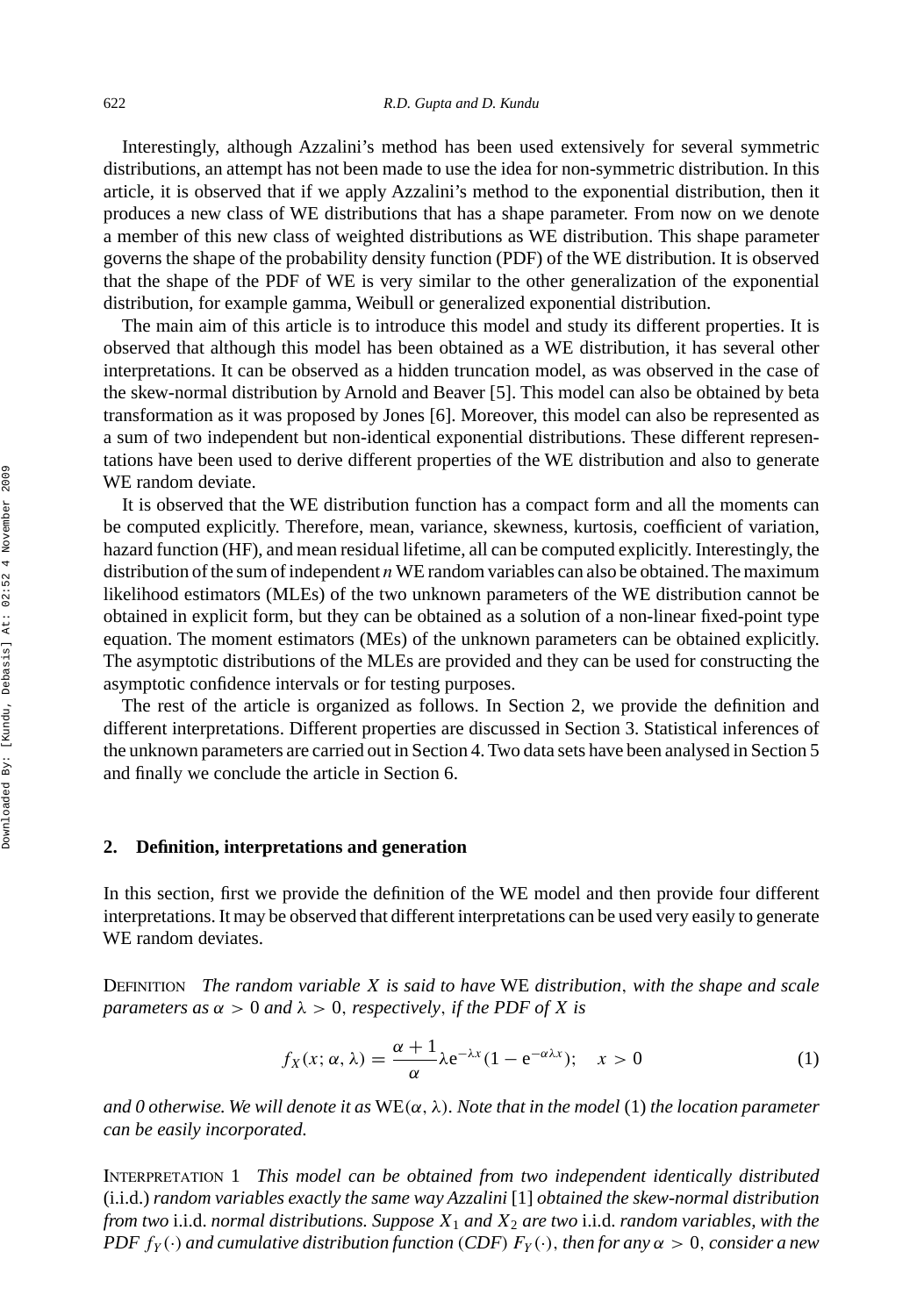*Statistics* 623

*random variable*  $X = X_1$  *given that*  $\alpha X_1 > X_2$ *. Note that the PDF of the new random variable X is*

$$
f_X(x) = \frac{1}{P(\alpha X_1 > X_2)} f_Y(x) F_Y(\alpha x); \quad x > 0.
$$
 (2)

*Now Equation* (1) *can be obtained from Equation* (2) *by replacing*  $f_Y(x) = e^{-\lambda x}$  *and*  $F_Y(x) =$  $1 - e^{-\lambda x}$ .

Interpretation 2 *This model can be obtained as a hidden truncation model as it was observed by Arnold and Beaver*[5] *in case of skew-normal distribution. SupposeZ and Y are two dependent random variables with the joint PDF as given below for*  $\lambda > 0$ ;

$$
f_{Z,Y}(z, y) = \lambda^2 z e^{-\lambda z (1+y)}; \quad z > 0, y > 0.
$$
 (3)

*The contour and the joint PDF ofZ and Y are plotted in Figure* 1*. Consider a new random variable*  $X = Z$  *given that*  $Y \leq \alpha$ *. It is easily observed that the PDF of*  $X$  *is Equation* (1)*. Therefore, it can be interpreted as the hidden truncation model as follows. Suppose Z and Y are two correlated random variables with the joint PDF* (3) *and we can not observe Y, we only can observe Z, if*  $Y \leq \alpha$ , *then the observed sample can be regarded as drawn from a distribution with the PDF* (1).

Interpretation 3 *Recently Jones* [6], *see also Nadarajah and Kotz* [7], *obtained a class of distribution functions from a Beta(a, b) distribution as follows. Suppose U has a Beta(a, b) distribution, then for any*  $c > 0$  *consider a new random variable V, such that*  $U = e^{-cV}$ *, which has the PDF*

$$
f_V(v; a, b, c) = \frac{\Gamma(a+b)}{\Gamma(a)\Gamma(b)} c e^{-acv} (1 - e^{-cv})^{b-1} \quad v > 0.
$$
 (4)

*Therefore, the PDF of WE Equation* (1) *can be obtained as a special case of Jones' model by taking*  $a = 1/\alpha$ ,  $b = 2$  *and*  $c = \alpha\lambda$ .

INTERPRETATION 4 *Suppose U and V are two independent*  $exp(\lambda)$  *and*  $exp(\lambda(1 + \alpha))$ *, i.e. exponential random variables with mean*  $1/\lambda$  *and*  $1/\lambda(1 + \alpha)$ *, respectively, then it can be easily observed that if*

$$
X = U + V,\tag{5}
$$

*then X has the PDF* (1)*. In fact the stochastic representation of X can be used as a characterization of WE distribution. The following result can be stated without proof, as it can be easily obtained using the moment generating function (MGF).*



Figure 1. The contour plot and the joint PDF of Equation (3) are plotted for  $\lambda = 1$ .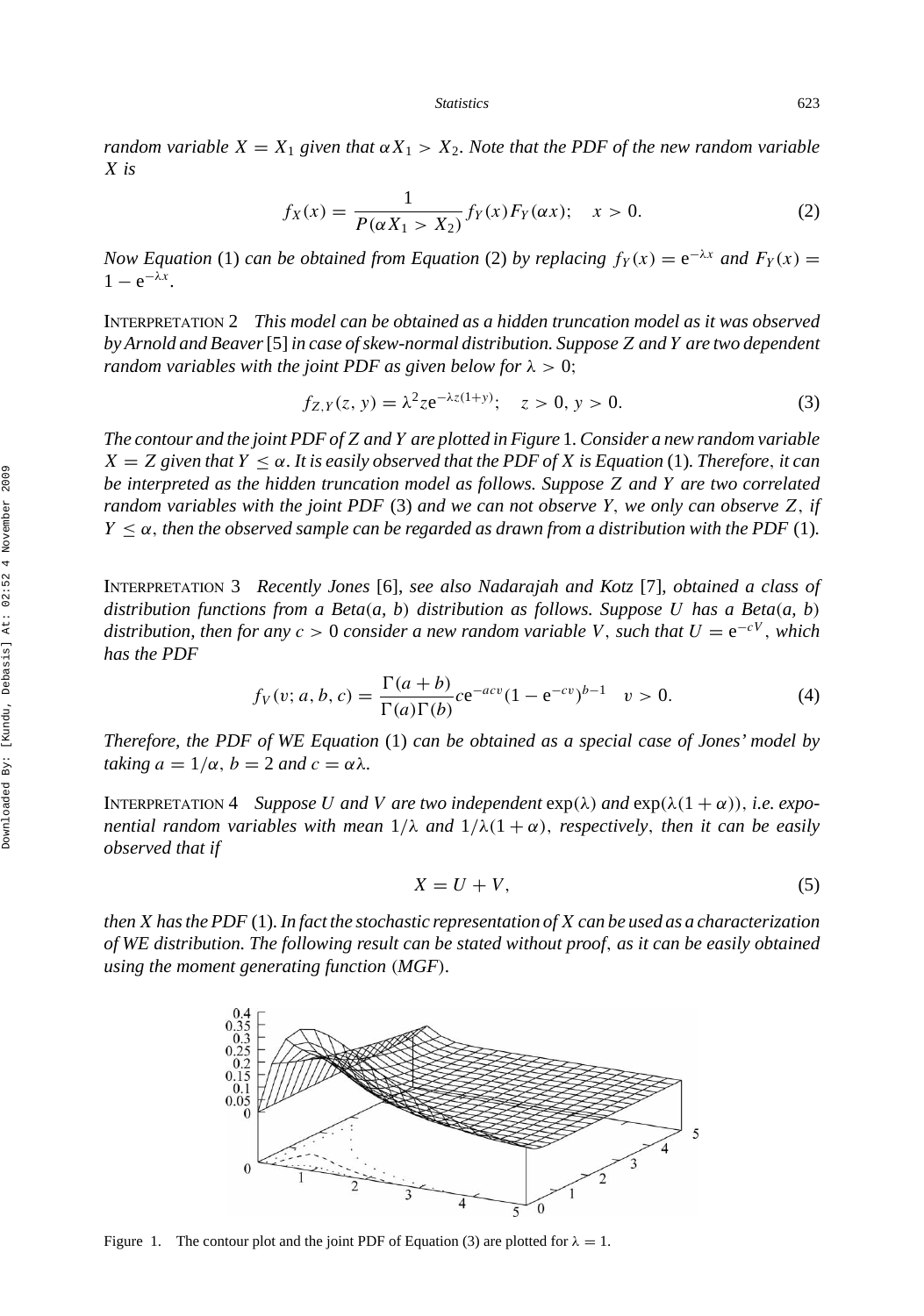*Result* The random variable *X* has a  $WE(\alpha, \lambda)$  distribution if and only if *X* can be written as Equation (5), where *U* and *V* are same as defined earlier.

Generation *Note that all the above four interpretations can be used for* WE *random deviates generation purposes. The simplest way to generate* WE *random deviate is to use the stochastic representation* (5)*, i.e. generate two independent exponential random variables with parameters 1* and  $1 + \alpha$ , *respectively. The sum of the two has the*  $WE(\alpha, 1)$  *distribution.* 

## **3. Properties**

In this section we study the different properties of the WE distribution. Without loss of generality we assume  $\lambda = 1$  and for brevity we call it as  $WE(\alpha)$ . The PDF of the WE distribution is provided in Equation (1). The graph of PDFs of different  $WE(\alpha)$  is provided in Figure 2. Since the PDF of *X* is always log-concave, and  $f_X(x; \alpha)$  vanishes as  $x \to 0$  or  $x \to \infty$ , therefore, the PDF is always unimodal with mode at  $\ln(1 + \alpha)/\alpha$ . In fact it will be seen later that the Pearsonian measure of skewness, i.e. (mean-mode)/ $\sigma$ , and the measure of skewness  $\beta_1 = \mu_3/\sigma^3$ , see Equation (12) for details, both are always positive.

 $As \alpha \to \infty$ , WE( $\alpha$ ) converges to exp(1) and as  $\alpha \to 0$ , it converges to a gamma distribution with shape parameter 2. When  $\alpha = 1$ , WE( $\alpha$ ) coincides with the generalized exponential distribution, see Gupta and Kundu [8], with shape parameter 2, which represents the lifetime distribution of a parallel system with two i.i.d. exp*(*1*)* lifetime distributions. Although, in general WE distribution represents the lifetime of a system with one spare component, the lifetime distributions of the original and standby components are independently distributed with distributions exp*(*1*)* and  $\exp(1 + \alpha)$ , respectively.

The distribution function and the HF of *X* can be written as

$$
F_x(x; \alpha) = \frac{\alpha + 1}{\alpha} \left[ 1 - e^{-x} - \frac{1}{1 + \alpha} (1 - e^{-(1 + \alpha)x}) \right]; \quad x > 0,
$$
 (6)

and

$$
h_X(x; \alpha) = \frac{(\alpha + 1)(1 - e^{-\alpha x})}{(1 + \alpha - e^{-\alpha x})}; \quad x > 0,
$$
\n(7)



Figure 2. The plot of Equation (1) for different values of  $\alpha$ , when  $\lambda = 1$ .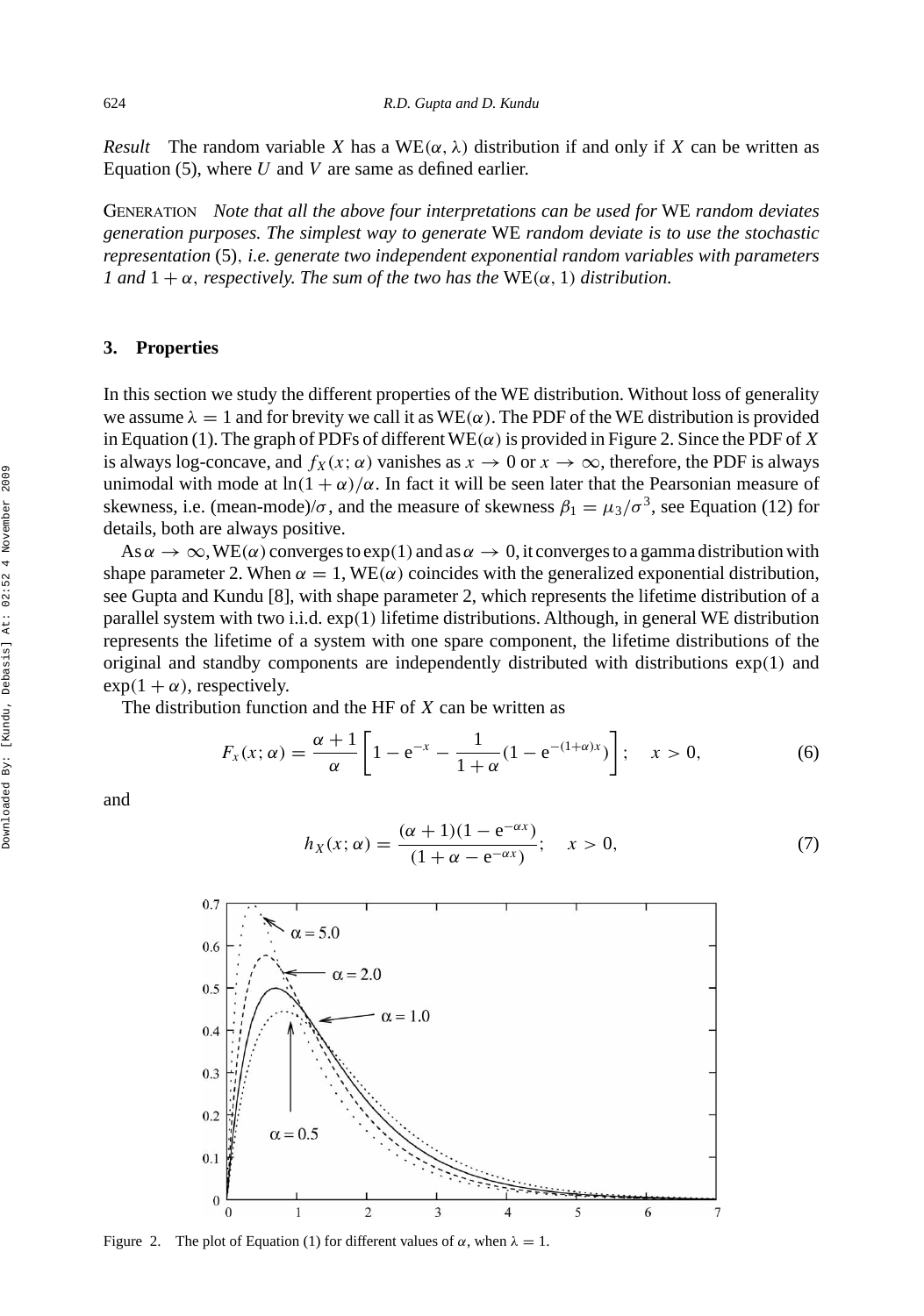respectively. Since  $f_X(x, \alpha)$  is always log-concave, therefore  $h_X(x, \alpha)$  will be an increasing function *x* for all  $\alpha > 0$ , see Jones [6] also in this respect. For any  $\alpha$ , the HF will start at 0 and will converge to 1 as  $x \to \infty$ . Since the HF is increasing, this is suitable for modelling lifetime data when wear-out or ageing is present.

Ordering of distributions, particularly among the lifetime distributions, plays an important role in the statistical literature. It can be easily seen that the WE family is a reverse rule of order two  $(RR<sub>2</sub>)$  family, see Shaked and Shantikumar [9]. Since it has the  $RR<sub>2</sub>$  ordering, therefore it has the likelihood ratio ordering, which implies that has the hazard rate ordering and the stochastic ordering. As it has the likelihood ratio ordering, this implies there exists a uniformly power test (UMP) or uniformly most powerful unbiased test (UMPU) for one-sided or two-sided hypothesis on the shape parameter, when the scale parameter is known. Also from the stochastic ordering, it is clear that if  $\alpha_1 < \alpha_2$ , then  $WE(\alpha_2)$  has thinner tail than  $WE(\alpha_1)$ .

Now let us consider different moments of WE*(α)* distribution. If *X* follows WE*(α)*, then the MGF of *X* for  $-1 < t < 1$  can be obtained as

$$
M_X(t) = E e^{tX} = \frac{\alpha + 1}{\alpha} \left[ (1 - t)^{-1} - \frac{1}{1 + \alpha} \left( 1 - \frac{t}{1 + \alpha} \right)^{-1} \right] = \left( 1 - \frac{t}{1 + \alpha} \right)^{-1} (1 - t)^{-1}.
$$
\n(8)

The MGF exists in a compact form, and moreover all the moments exist in this case. It might be easier to work with  $\ln M_X(t)$  to compute the cumulants. Since

$$
\ln M_X(t) = -\ln(1-t) - \ln\left(1 - \frac{t}{1+\alpha}\right),
$$
\n(9)

therefore differentiating  $\ln M_X(t)$  and having  $t = 0$ , we obtain;

$$
\mu = E(X) = 1 + \frac{1}{1 + \alpha}, \quad \sigma^2 = V(X) = 1 + \frac{1}{(1 + \alpha)^2}, \quad E(X - \mu)^3 = 2\left[1 + \frac{1}{(1 + \alpha)^3}\right]
$$
(10)

and the *k*-th cumulant  $\tau_k$  can be obtained as

$$
\tau_k = (k-1)! \left[ 1 + \frac{1}{(1+\alpha)^k} \right], \quad \text{for } k = 3, ... \tag{11}
$$

Some other measures, like coefficient of variation (CV) and skewness  $(\beta_1)$  can also be easily obtained in explicit forms, as

$$
CV = \sqrt{\left(1 - \frac{2(1+\alpha)}{(2+\alpha)^2}\right)} \quad \text{and} \quad \beta_1 = \sqrt{\frac{4((1+\alpha)^3 + 1)^2}{((1+\alpha)^2 + 1)^3}}.
$$
 (12)

Note that the mean and variance are both decreasing functions of  $\alpha$  and both of them decrease Note that the mean and variance are both decreasing functions of  $\alpha$  and both of them decrease<br>from 2 to 1. Both the CV and skewness are functions of  $\alpha$  and the CV increases from 1/ $\sqrt{2}$  to 1, whereas skewness increases from  $\sqrt{2}$  to 2. Although, it is not possible to compute the median explicitly, but from Figure 3 it is observed that

mode = 
$$
\frac{\log(1+\alpha)}{\alpha}
$$
 < - median  $\frac{\alpha+2}{\alpha+1}$  = mean.

The mean residual life at the time point *t* is

$$
\mu_X(t) = E(X - t | X \ge t) = \frac{1}{1 - 1/(1 + \alpha)e^{-\alpha t}} \left[ 1 - \frac{e^{-\alpha t}}{(\alpha + 1)^2} \right] - t,
$$

and it is a decreasing function of *t*.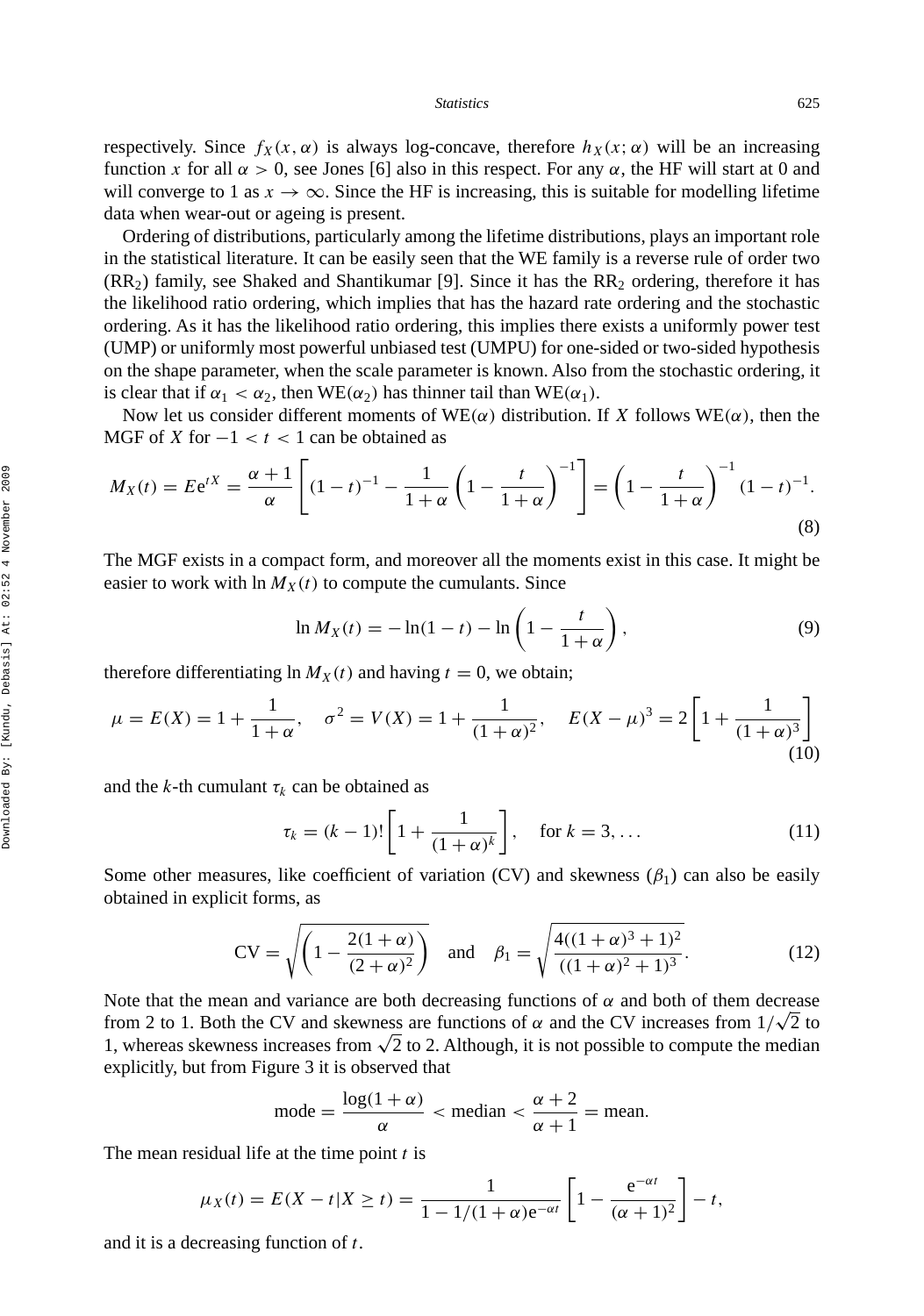

Figure 3. The mean, median and mode of WE for different values of  $\alpha$ , when  $\lambda = 1$ .

Now we discuss the convolution of the WE distributions. We address the following questions. Suppose  $X_i$  follows  $WE(\alpha_i)$  for  $i = 1, \ldots, n$  and is independent, then what will be the distribution of  $\sum_{i=1}^{n} X_i$ ? Note that it is better to look at the problem from the stochastic representation point of view. Suppose we write  $X_i = U_i + V_i$ , for  $i = 1, \ldots, n$ , where  $U_i$  and  $V_i$  are independent  $\exp(1)$  and  $\exp(1 + \alpha_i)$ , respectively. Then studying the distribution is equivalent to studying the distribution of  $S + T$ , where *S* and *T* are independent random variables, *S* follows gamma $(n, 1)$ and *T* is the sum of *n* independent non-identical exponential random variables with parameters  $1 + \alpha_1, \ldots, 1 + \alpha_n$ , respectively. Several authors have discussed the distribution of *T*, see for example Johnson *et al.* [10]. Once we get the distribution of *T*, the distribution of  $W = S + T$  can be easily obtained. For completeness purposes, we provide two representations of the distribution function of *W*, when all the  $\alpha_i$ s are equal to  $\alpha$ . One representation is an infinite mixture of gamma distributions and the other as the convolution of two gamma distributions. The density function of *W* for  $w > 0$  can be written as follows;

Representation 1

$$
f_W(w) = \sum_{k=0}^{\infty} \frac{\delta_k}{(1+\alpha)^n} \text{gamma}(2n+k-1,1),
$$
 (13)

*where*

$$
\delta_0 = 1, \ \ \delta_{k+1} = \frac{1}{k+1} \sum_{i=1}^{k+1} i \gamma_i \delta_{k+1-i}, \ \ \gamma_k = \frac{n}{k} \left( 1 - \frac{1}{1+\alpha} \right)^k; \quad k = 0, 1, 2, \dots \tag{14}
$$

*and gamma* $(a, 1)$  *represents the gamma density function with shape and scale parameters as a and* 1*, respectively.*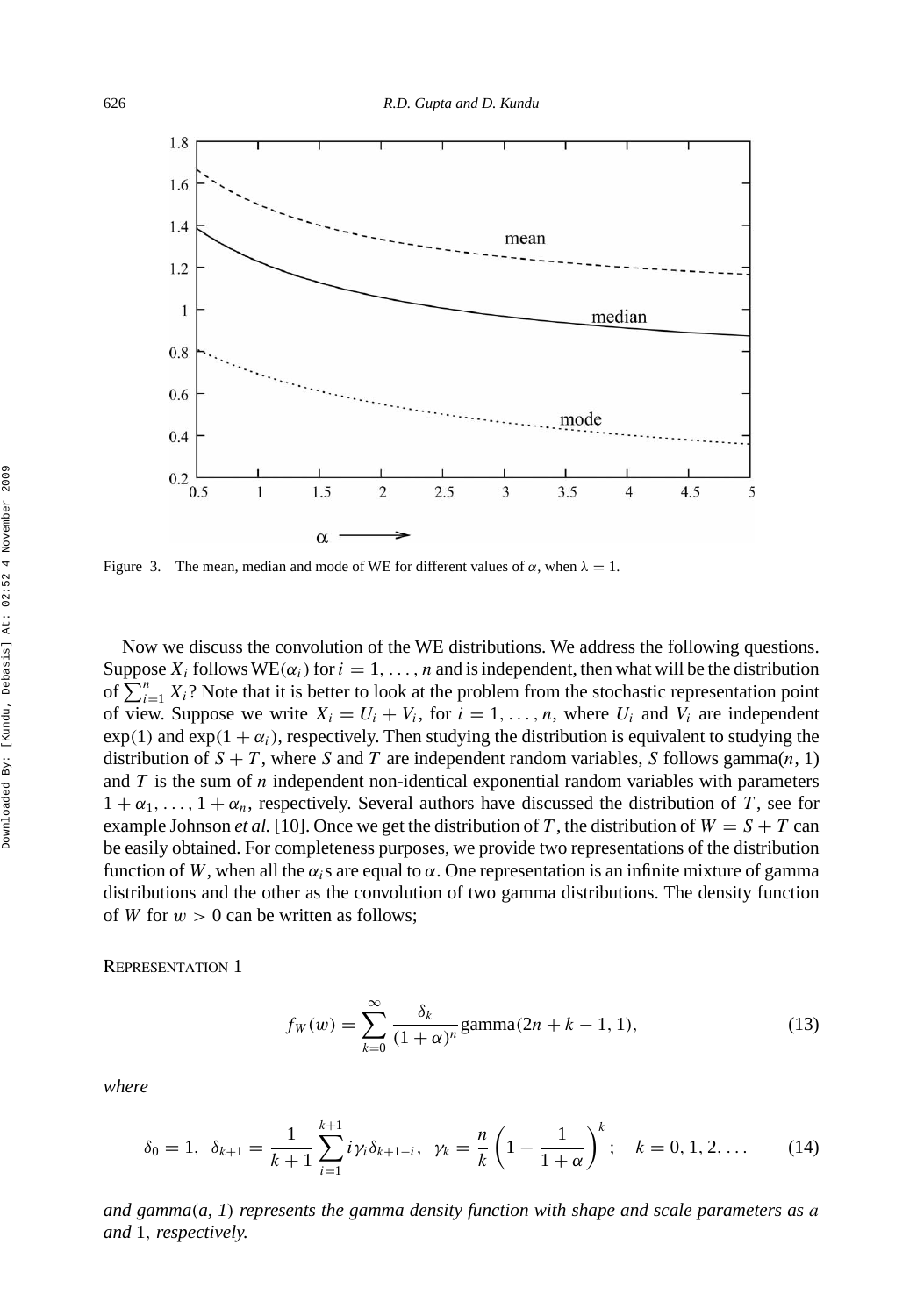Representation 2

$$
f_W(w) = \frac{1}{(\alpha+1)^n (\Gamma(n))^2} \int_0^w (w-x)^{n-1} e^{-(w-x)/(\alpha+1)} x^{n-1} e^{-x} dx
$$
  
\n
$$
= \frac{e^{-w/(1+\alpha)}}{(\Gamma(n))^2 (1+\alpha)^n} \sum_{j=0}^{n-1} \frac{\Gamma(n)}{\Gamma(j+1) \Gamma(n-j)} (-1)^j w^{n-j-1} \int_0^w x^{n+j-1} e^{-\alpha x/(1+\alpha)} dx
$$
  
\n
$$
= \frac{e^{-w/(1+\alpha)}}{(\Gamma(n))(1+\alpha)^n} \sum_{j=0}^{n-1} (-1)^j \frac{\Gamma(n+j)}{\Gamma(j+1) \Gamma(n-j)} w^{n-1-j} \left(\frac{1+\alpha}{\alpha}\right)^{n+j}
$$
  
\n
$$
\times \left(1 - \sum_{i=0}^{j+n-1} \frac{e^{-(w\alpha/(\alpha+1))}(w\alpha/1+\alpha)^i}{\Gamma(i+1)}\right).
$$

*Note that in the first case it is an infinite mixture of gamma distributions. Since the mixture coefficients go to zero at the exponential rate therefore the convergence is quite fast. In the second case it is a finite representation, but the coefficients can take both positive and negative values.*

Now we briefly discuss the similarity*/*dissimilarity between WE and truncated skew-Laplace distribution, as suggested by a reviewer. It is expected that WE and truncated skew-Laplace distributions should behave in a similar manner. The skew-Laplace distribution was originally proposed by Balakrishnan and Ambagaspitiya [11] and later it was studied by several authors, see for example Gupta *et al.* [12] and the references cited therein. The skew-Laplace distribution has the PDF, see Gupta *et al.* [12]

$$
f_{\text{SL}}(x; \alpha, \lambda) = \begin{cases} \lambda e^{(\alpha + \lambda)x} & \text{if } x < 0\\ \lambda e^{-\lambda x} \left(1 - \frac{1}{2} e^{-\alpha \lambda x}\right) & \text{if } x \ge 0. \end{cases} \tag{15}
$$

Therefore, the truncated skew-Laplace distribution has the PDF

$$
f_{\text{TSL}}(x; \alpha, \lambda) = \frac{1+\alpha}{2\alpha+1} \lambda e^{-\lambda x} \left(1 - \frac{1}{2} e^{-\alpha \lambda x} \right) \quad \text{for } x \ge 0.
$$
 (16)

It may appear that the PDFs (1) and (16) are of similar forms. We have provided the PDFs and HFs of  $f_{\text{TSL}}(x; \alpha, \lambda)$  of the truncated Laplace distribution for different values of  $\alpha$  when *λ* = 1, in Figure 4. The PDF of truncated skew-Laplace distribution is either unimodal (*α >* 1) or a decreasing ( $\alpha \leq 1$ ) function. Moreover at point 0, it will always be positive, unlike WE distribution. The HF of the truncated skew Laplace distribution is either inverted bathtub or a decreasing function.



Figure 4. The PDFs and HFs of the truncated skew-Laplace distribution for different values of  $\alpha$ , when  $\lambda = 1$ .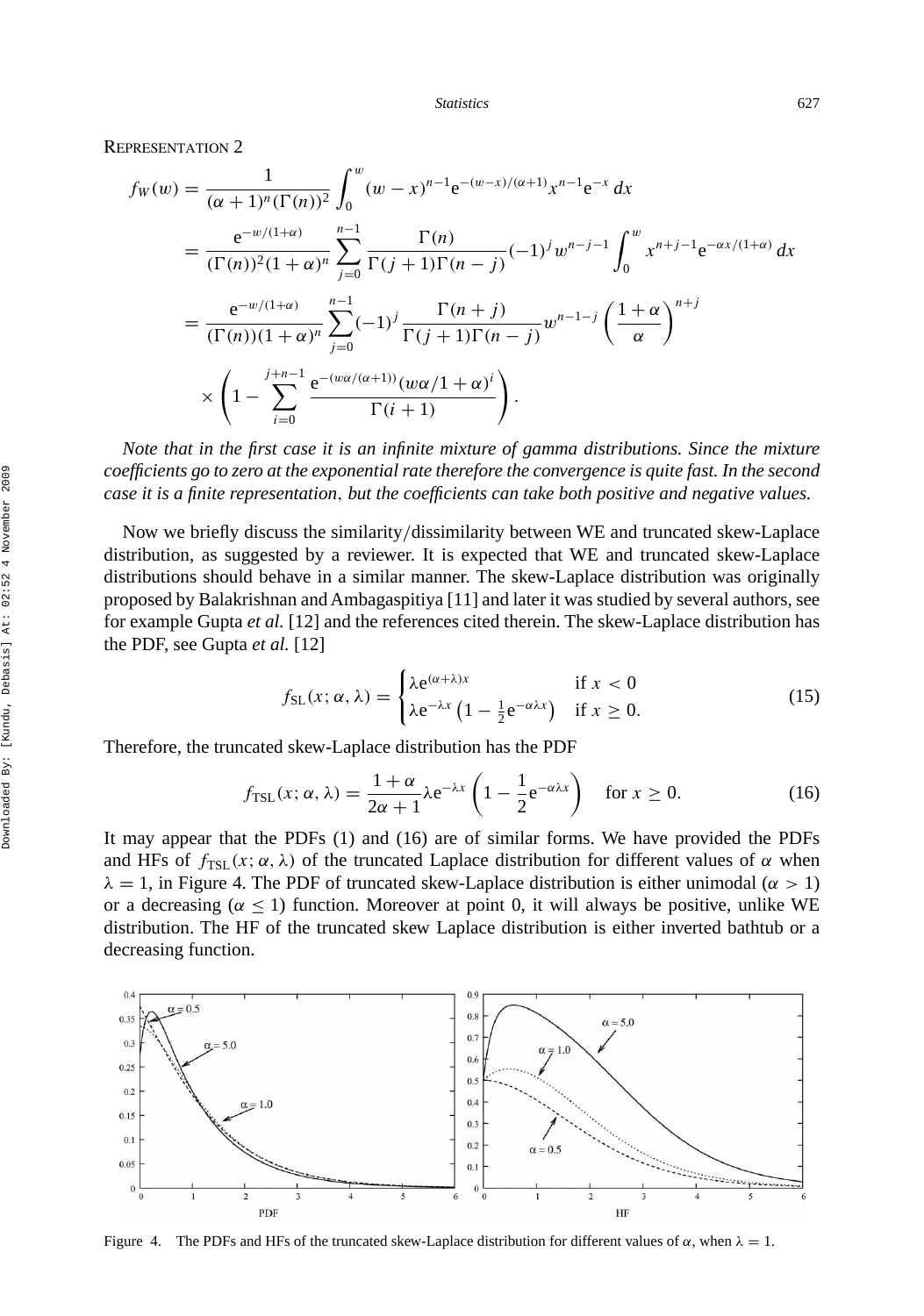# **4. Statistical inferences**

In this section, we consider the statistical inferences of the unknown parameters. First we calculate the MLEs of the unknown parameters and then we consider their asymptotic distribution.

## **4.1.** *Maximum likelihood estimates*

In this case we re-parametrize  $\alpha$  as  $\beta = \alpha \lambda$  mainly for computational ease. By making this re-parametrization it is possible to reduce the two-dimensional optimization problem to a onedimensional optimization problem. The log-likelihood function based on the observed sample  ${x_1, \ldots, x_n}$  is

$$
l(x_1, ..., x_n | \beta, \lambda) = n \ln(\beta + \lambda) - n \ln \beta + n \ln \lambda - \lambda \sum_{i=1}^n x_i + \sum_{i=1}^n \ln(1 - e^{-\beta x_i}).
$$
 (17)

We need to maximize Equation (17) with respect to  $\beta$  and  $\lambda$  to obtain the MLEs. It can be easily observed that for fixed  $\beta$ , the function (17) is maximized for the following  $\lambda$ ;

$$
\widehat{\lambda}(\beta) = \frac{1}{2\bar{x}} \left( \sqrt{(\beta \bar{x} - 2)^2 + 4\beta \bar{x}} - (\beta \bar{x} - 2) \right).
$$
 (18)

Substituting  $\widehat{\lambda}(\beta)$  in Equation (17) we obtain the profile log-likelihood of  $\beta$  and we can obtain the MLE of  $\beta$  by maximizing the profile log-likelihood of  $\beta$  with respect to  $\beta$ . The MLE of  $\beta$  can be obtained as a solution of the following fixed-point type equation;

$$
h(\beta) = \beta,\tag{19}
$$

where

$$
h(\beta) = \left(\frac{1}{\beta + \widehat{\lambda}(\beta)} + \frac{1}{n} \sum_{i=1}^{n} \frac{x_i e^{-\beta x_i}}{1 - e^{-\beta x_i}}\right)^{-1}.
$$
 (20)

The solution of Equation (20) can be obtained by a very simple iterative procedure. Suppose we start with an initial guess  $\beta_{(0)}$ , then the next iterate  $\beta_{(1)}$  can be obtained as  $\beta_{(1)} = h(\beta_{(0)})$ , similarly,  $\beta_{(2)} = h(\beta_{(1)})$  and so on. Finally the iterative procedure should be stopped when  $|\beta_{(i)} - \beta_{(i+1)}|$  < , where  is a preassigned tolerance limit. Once we get the MLE of *β*, the MLE of *λ* can be obtained as*λ(β)* from Equation (18). From the MLE of *β*, MLE of *α* can also be easily obtained.

Now we discuss the MEs of *α* and  $λ$ . If  $\bar{x}$  and  $s^2$  denote the sample mean and sample variance of the observed sample, then solving and equating the two moments, we obtain the MEs of *α* and *λ* as

$$
\widetilde{\alpha} = \frac{-(\bar{x}^2 - 2s^2) + \sqrt{(\bar{x}^2 - 2s^2)^2 - 2(\bar{x}^2 - s^2)(\bar{x}^2 - 2s^2)}}{\bar{x}^2 - s^2}
$$
\n(21)

and

$$
\widetilde{\lambda} = \frac{1}{\bar{x}} \left( 1 + \frac{1}{1 + \widetilde{\alpha}} \right). \tag{22}
$$

It should be mentioned that the ME of  $\alpha$  is obtained by solving a quadratic equation. It may have two positive roots, but since the sample mean and sample variance are consistent estimators of the population mean and population variance, respectively, and since 1*/* <sup>√</sup><sup>2</sup> *<sup>&</sup>lt;* CV *<sup>&</sup>lt;* 1, therefore, for large *n* with high probability the estimate of  $\alpha$  given by Equation (21) will be the only positive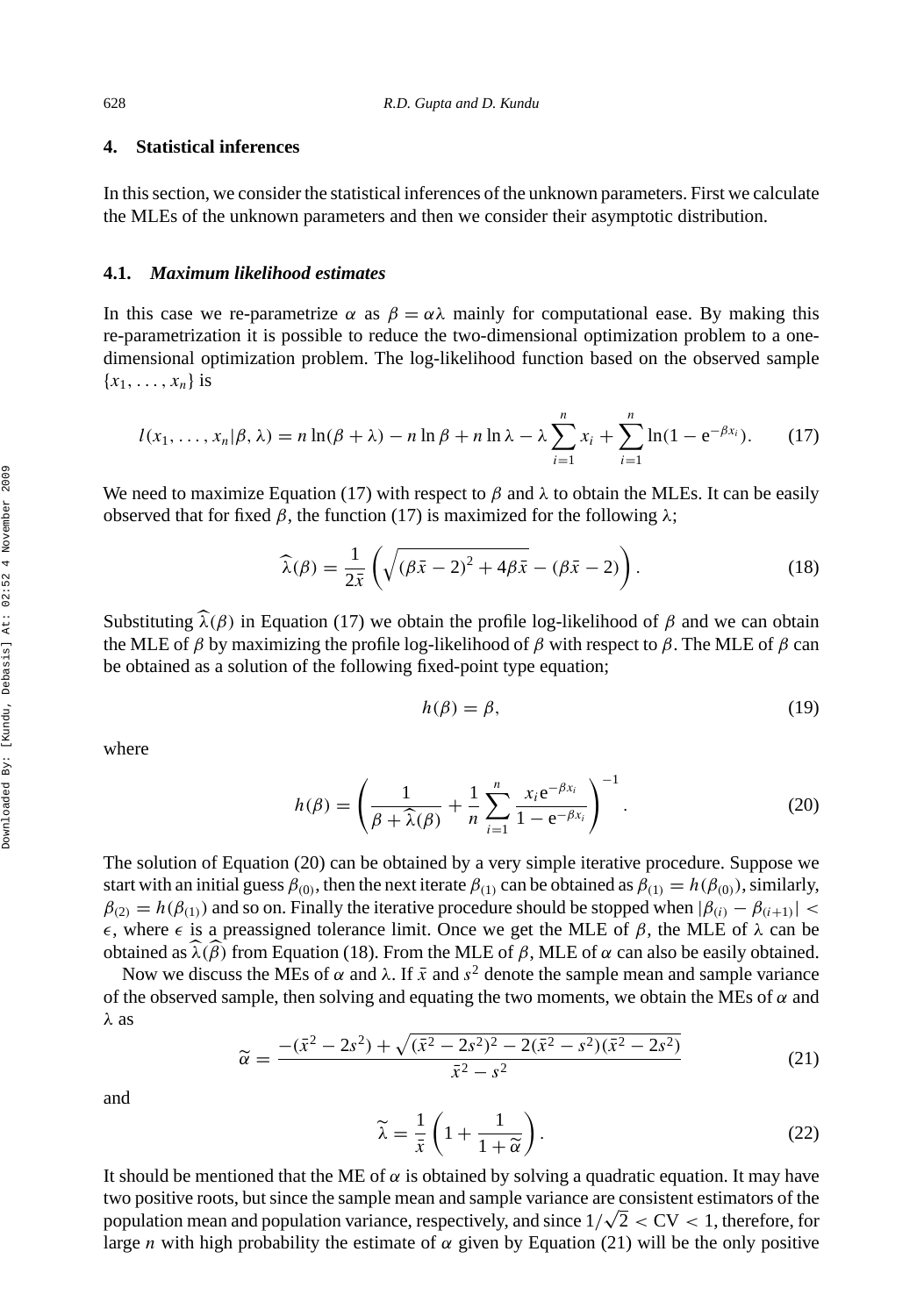| $n \rightarrow \alpha \downarrow$ | 50    | 100   | 250   | 500   | 1000  |
|-----------------------------------|-------|-------|-------|-------|-------|
| 0.25                              | 0.413 | 0.449 | 0.483 | 0.499 | 0.536 |
| 0.50                              | 0.449 | 0.503 | 0.582 | 0.621 | 0.718 |
| 0.75                              | 0.507 | 0.590 | 0.680 | 0.775 | 0.872 |
| 1.00                              | 0.551 | 0.664 | 0.776 | 0.871 | 0.959 |
| 1.50                              | 0.635 | 0.769 | 0.904 | 0.972 | 0.997 |
| 2.00                              | 0.689 | 0.843 | 0.962 | 0.995 | 0.999 |
| 5.00                              | 0.819 | 0.943 | 0.993 | 1.000 | 1.000 |

Table 1. Probability of obtaining feasible roots.

root. But for small *n* both of them might be positive or there may be infeasible roots also. It can be easily proved that the MEs exist and is feasible if and only if  $s^2 < \bar{x}^2 < 2s^2$ . We provide in Table 1 for different values of  $\alpha$  and  $n$  indicating the probability of obtaining feasible MEs. It is clear from Table 1 that the MEs do not work well if  $\alpha$  is small, even for very large sample sizes.

#### **4.2.** *Asymptotic distributions: both parameters unknown*

Now we provide the asymptotic distributions of the MLEs when both parameters are unknown. It immediately follows from the Fisher information matrix of *λ* and *β* that if*λ* and *β* are the MLEs of  $\lambda$  and  $\beta$ , then;

where

$$
\sqrt{n}((\widehat{\lambda}-\lambda),(\widehat{\beta}-\beta))\longrightarrow N_2(0,\Sigma_1),\tag{23}
$$

−1

$$
\Sigma_1 = \begin{bmatrix} \frac{1}{(\beta + \lambda)^2} + \frac{1}{\lambda^2} & \frac{1}{(\beta + \lambda)^2} \\ \frac{1}{(\beta + \lambda)^2} & \frac{1}{(\beta + \lambda)^2} - \frac{1}{\beta^2} + \frac{\lambda(\beta + \lambda)}{\beta^4} u\left(\frac{\lambda}{\beta}\right) \end{bmatrix}
$$

and for  $a > 0$ ,

$$
u(a) = \int_0^1 (\ln(1-y))^2 (1-y)^a y^{-1} dy.
$$

Once we have the asymptotic distribution of  $(\widehat{\lambda}, \widehat{\beta})$ , we can easily obtain the asymptotic distribution of  $(\lambda, \hat{\alpha})$  by using the *δ*-method and the result can be stated as follows;

$$
\sqrt{n}((\widehat{\lambda} - \lambda), (\widehat{\alpha} - \alpha)) \longrightarrow N_2(0, A\Sigma_1 A^T), \tag{24}
$$

where

$$
A = \begin{bmatrix} 1 & 0 \\ \alpha \lambda & 1/\lambda \end{bmatrix}.
$$

Note that the asymptotic distributions of the MEs can also be obtained, but is not presented here. The detailed comparison of the MLEs, MEs and other estimators and their asymptotic properties are in progress and will be reported elsewhere.

Another interesting point (one referee has suggested) will be to compare the asymptotic correlation of  $\hat{\alpha}$  and  $\lambda$ , and asymptotic correlation of *β* and  $\lambda$ , particularly when  $\lambda$  is close to one. It is difficult to compare them theoretically because of the complicated nature of the correlations. We have provided the two correlations and also the ratio of the correlations for different values of *α* in Figure 5. It is clear from Figure 5 that the correlation between *<sup>α</sup>* and*<sup>λ</sup>* or between *<sup>β</sup>* and*λ* is always negative. They are almost perfectly correlated (very close to  $-1$ ) when  $\alpha$  is small, but the correlation decreases (absolute value) as *α* increases. Moreover, the ratio of the two correlations is very close to 1 for small  $\alpha$ , but it gradually decreases as  $\alpha$  increases.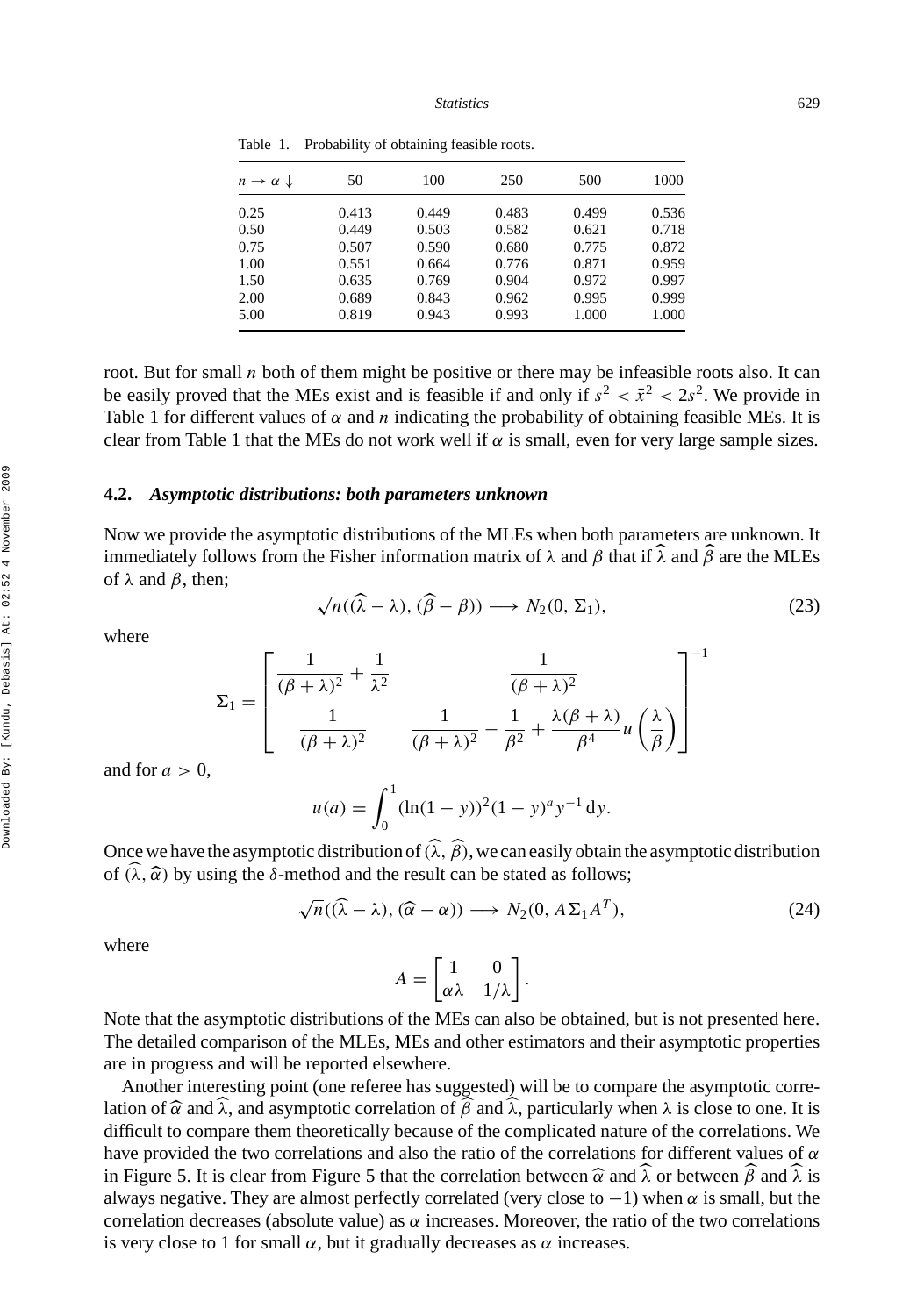

Figure 5. Ratio of Corr $(\widehat{\beta}, \widehat{\lambda})$  Corr $(\widehat{\alpha}, \widehat{\lambda})$  for different values of  $\alpha$  and the two correlations are plotted separately.

#### **5. Data analysis**

DATA SET 1: The data set consists of survival times of guinea pigs injected with different amount of tubercle bacilli and was studied by Bjerkedal [13]. Guinea pigs are known to have high susceptibility of human tuberculosis, which is one of the reasons for choosing this species. We consider only the study in which animals in a single cage are under the same regimen. The data represents the survival times of Guinea pigs in days. The data are given below:

12 15 22 24 24 32 32 33 34 38 38 43 44 48 52 53 54 54 55 56 57 58 58 59 60 60 60 60 61 62 63 65 65 67 68 70 70 72 73 75 76 76 81 83 84 85 87 91 95 96 98 99 109 110 121 127 129 131 143 146 146 175 175 211 233 258 258 263 297 341 341 376.

In this case  $n = 72$ , the mean  $\bar{x} = 99.82$  and standard deviation  $s = 80.55$ . Since,  $1 < \bar{x}^2/s^2 =$ 1.536  $\lt$  2, therefore, the MEs of  $\alpha$  and  $\lambda$  exist. They are  $\widetilde{\alpha} = 2.6124$  and  $\widetilde{\lambda} = 0.0128$ . We plot the profile likelihood of  $\beta$  in Figure 6. Since it is an unimodal function, it has the unique maximum and we obtain  $\beta = 0.0224$ ,  $\lambda = 0.0138$  and  $\hat{\alpha} = \beta/\lambda = 1.6232$ . Just to see how good fit it is we have plotted the empirical distribution function and the fitted WE distribution functions in Figure 7 and the fitted PDF and relative histogram in Figure 8. The Kolmogorov–Smirnov (K–S)



Figure 6. The profile log-likelihood function of *β* for the Guinea pig data set.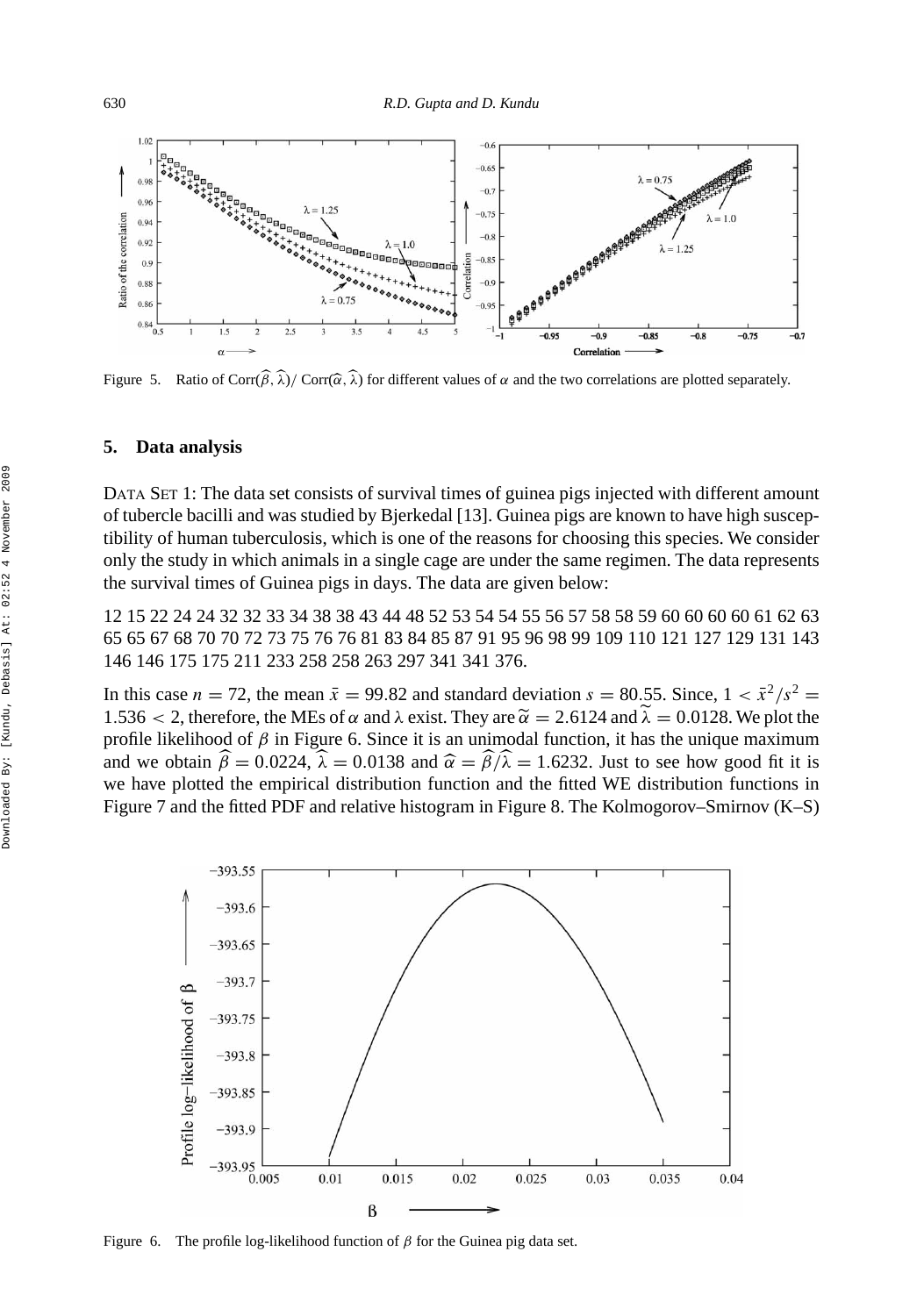

Figure 7. The empirical and the fitted survival functions for the Guinea pig data set.

distance between the empirical and fitted distribution functions is 0.1173 and the corresponding *p*-value is 0.2748. It clearly indicates that the WE distribution provides a good fit to the data. For comparison purposes, we have fitted Weibull, gamma and generalized exponential distributions also. It is observed that the K–S distances are 0.1490, 0.1392 and 0.1349, and the corresponding *p*-values are 0.0816, 0.1122 and 0.1349, respectively.

DATA SET 2: The Indian Institute of Technology Kanpur is one of the famous technical institutes of India. Here the admission to the different disciplines in the first year, is performed through the Joint Entrance Examination (JEE). Approximately 450 students join each year in the first year. Since the programme is very tough and the competition is also very high, the students can choose a slow pace programme that works as follows. In the first year all the courses are compulsory for everybody. In the first mid-semester examination if students get below than certain mark (not fixed in each year and vary from one subject to others) in a particular subject they can go for a slow pace programme which may extend their programme duration. In 2003, the marks of the slow pace students in Mathematics in the final examination were as follows;



Figure 8. The fitted PDFs and the relative histogram for the Guinea pig data set. (i) WE, (ii) GE (iii) Weibull and (iv) gamma.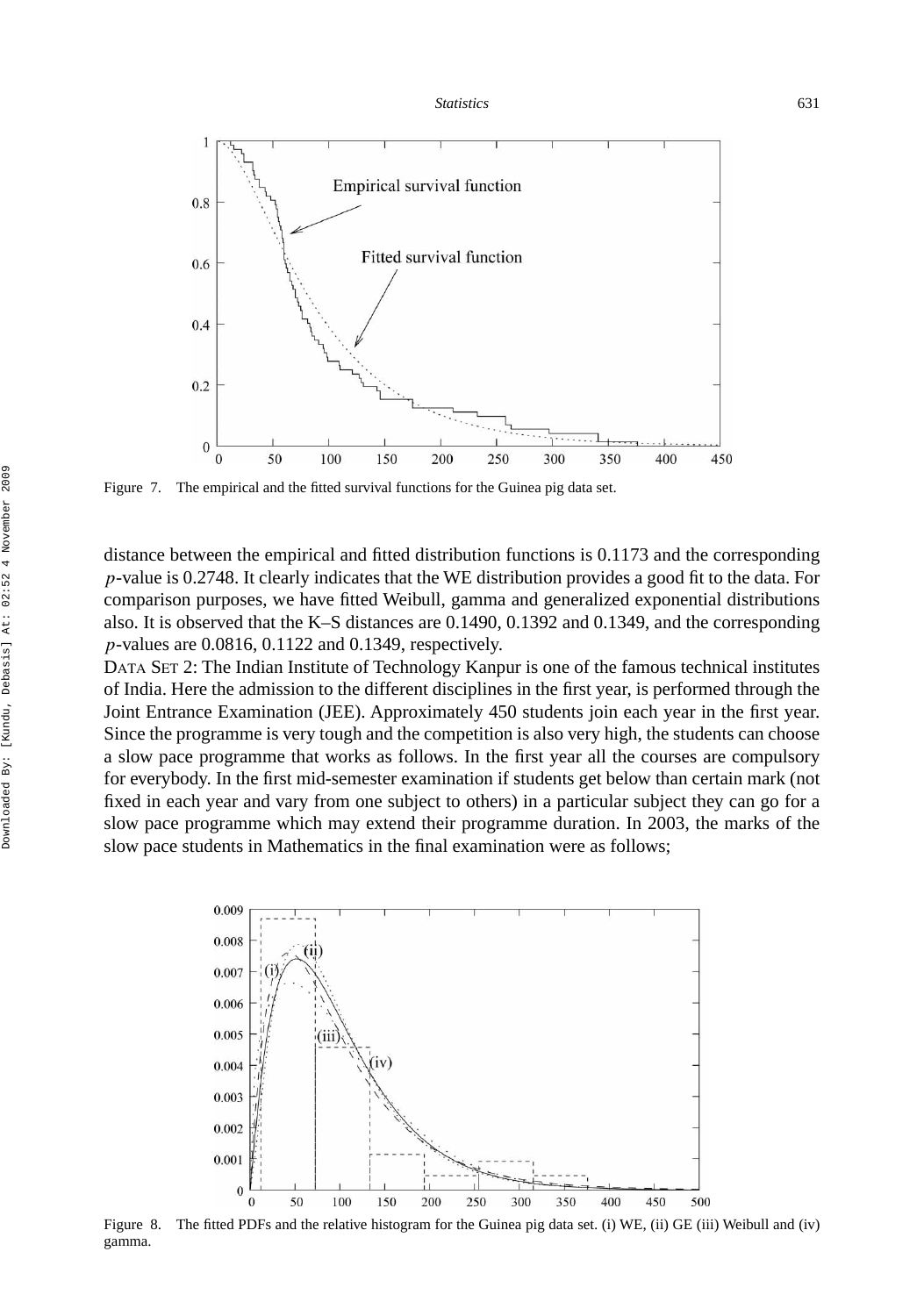

Figure 9. The profile log-likelihood function of *β* for the marks set.

29 25 50 15 13 27 15 18 7 7 8 19 12 18 5 21 15 86 21 15 14 39 15 14 70 44 6 23 58 19 50 23 11 6 34 18 28 34 12 37 4 60 20 23 40 65 19 31.

We do not have the access to the first semester marks, so we do not know the cut-off. In this case *n* = 48, the mean  $\bar{x}$  = 25*.89* and standard deviation *s* = 18*.60.* Since,  $1 < \bar{x}^2/s^2 = 1.937 <$ 2, therefore, in this case also the MEs of  $\alpha$  and  $\lambda$  exist. The MEs are  $\tilde{\alpha} = 0.4384$  and  $\tilde{\lambda} =$ 0*.*0655. The profile log-likelihood of *β* can be seen as a unimodal function (Figure 9). The MLEs are obtained as follows:  $\beta = 0.0200$ ,  $\lambda = 0.0685$  and  $\hat{\alpha} = \beta/\lambda = 0.2919$ . The empirical equation of the fitted equation of the fitted associated in Figure 10. The fitted PDF and survival function and the fitted survival function are plotted in Figure 10. The fitted PDF and the relative histogram are plotted in Figure 11. The Kolmogorov–Smirnov distance between the empirical and fitted distribution functions is 0.0932 and the corresponding *p*-value is 0.7986. The K–S distances between the empirical distribution function and the fitted Weibull, gamma and



Figure 10. The empirical and fitted survival functions of the marks data.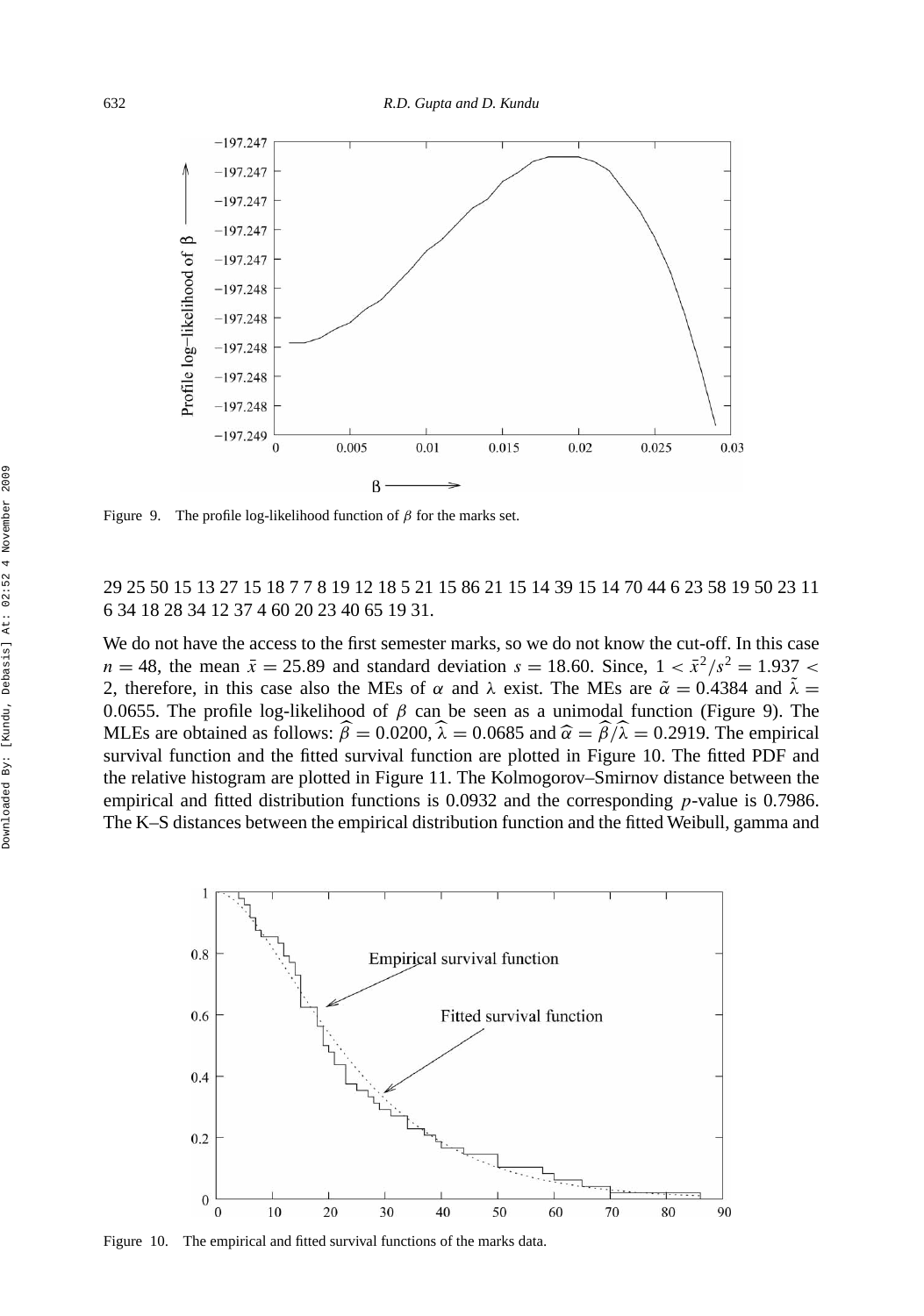*Statistics* 633



Figure 11. The fitted PDF and the relative histogram for the marks data. (i) WE, (ii) Weibull (iii) gamma and (iv) GE.

generalized exponential are 0.1177, 0.1031, 0.0937 and the corresponding *p*-values are 0.5186, 0.6638 and 0.7929, respectively. Interestingly in both the cases it is observed that WE fits better than the Weibull, gamma or generalized exponential distributions, although it may not always be true. Moreover, the tail behaviour in both the cases for all the four fitted distributions are very similar in nature.

It may be argued (as one referee pointed out) that how are we fitting the WE distribution to the marks data, when it is known that the maximum marks can be only 100. But it is not very uncommon to fit a normal distribution when it is known that the data are bell shaped even when it has a finite range. Moreover, in this case the MLE of  $P(X > 100) \le 10^{-41}$ . This justifies that even if *X* is bounded above, it is possible to use WE distribution in this case, since the fit is also very good otherwise.

# **6. Conclusions**

In this article we have considered a WE distribution obtained using the method of Azzalini. The proposed WE distribution is a generalization of the exponential distribution similar to the wellknown Weibull, gamma or generalized exponential distributions. Although for all the above three cases, the exponential distribution can be obtained as a special case, in case of WE distribution, the exponential distribution can be obtained only as a limiting distribution. It is observed that the PDF of the WE distribution is very similar to the corresponding PDFs of the well-known Weibull, gamma or generalized exponential distributions. Therefore, the WE can be used quite effectively to analyse positively skewed data similar to those above skewed distributions. It can be observed as a hidden truncation model, and therefore if it is known that the data are coming from a hidden truncation model, then it can be used quite effectively instead of other skewed distributions.

Now for comparison purposes, we have provided the different characteristics of Weibull, gamma, generalized exponential and WE models in Table 2. We have assumed in all the cases that  $\alpha$  represents the shape parameter and the scale parameter is 1, without loss of generality. One very important and natural question is how close or different these four distributions are? It is not very easy to answer, and more work is needed in this direction.